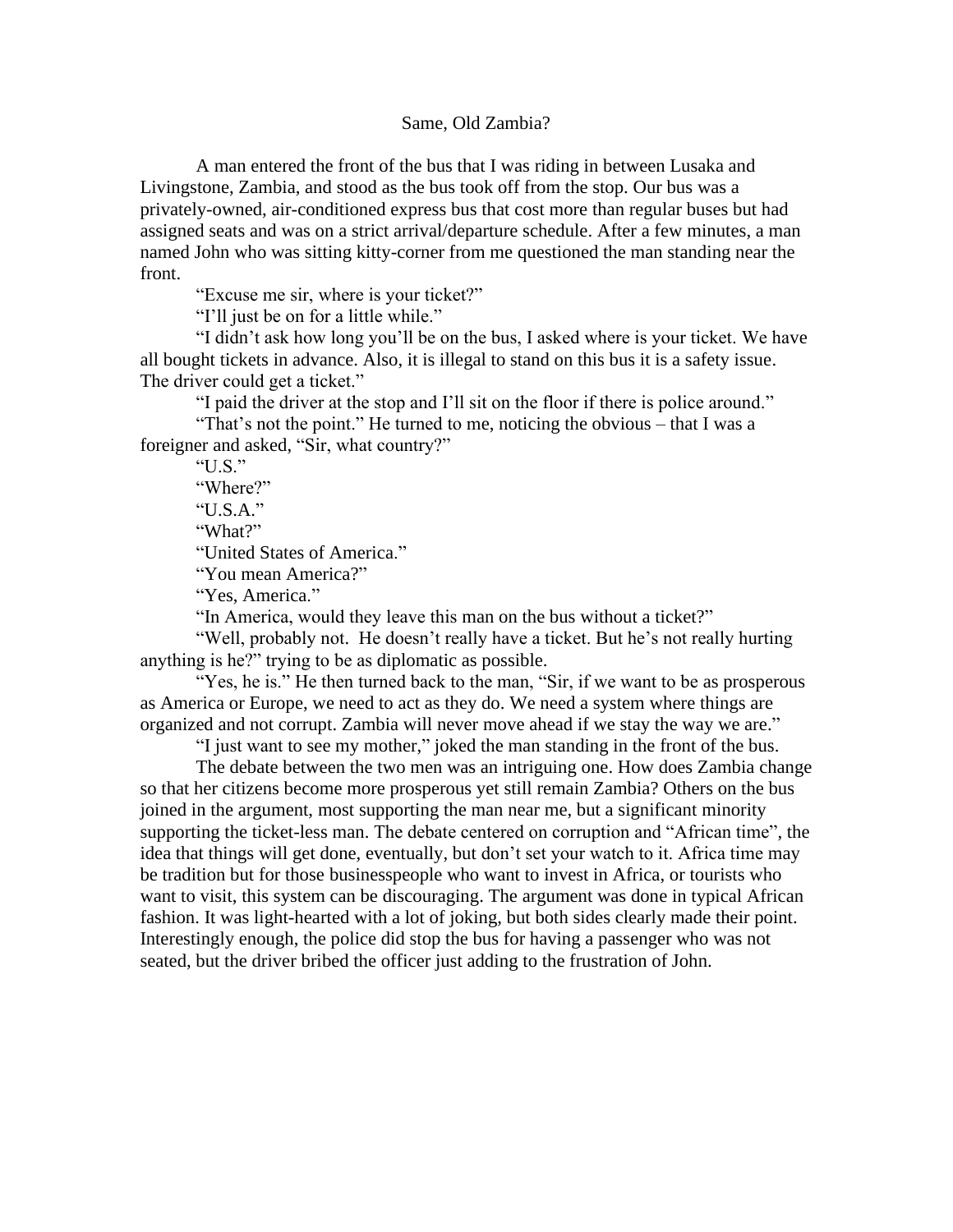The capital of Lusaka illustrates both sides of the debate. Although there is a lot of action and positives in the city, there are plenty of negatives also. Most of the activity

is located along Cairo Road in which people can visit bars, restaurants, galleries, etc. The Zambia National Tourist Board located on this road was helpful and well organized. Not far for Cairo Road is the National Museum, which depicts the country's history. It includes the Chachacha rebellion, which led to independence, as well as a good art exhibit. In front of the museum is the Freedom Statue, a simple yet poignant monument of a black man with his arms raised,



breaking the chains attached to his wrists. There are also several markets on the southern side of Cairo Road which are of interest to see.

Although the markets are interesting, they are also crowded and confusing and illustrate some of the negatives. The parks are big but include a lot of litter and homeless and unemployed people, who moved to the capital. The bus station has a luggage check but the queue turned into a pushing match at times. The departure times posted at the train station do not match the actual departure times and there are also cancellations.

Many tourists skip Lusaka altogether and only visit Livingstone. The main reason to visit Livingstone is its proximity to Victoria Falls, which is truly a wonder. It is one mile wide and over 300 feet tall, nearly twice as high as Niagara Falls. Visitors can get to



the edge, just one step away from a 300-foot drop. A natural pool in the river is made due to rock formations, so visitors can sit in a pool and sip on wine about five feet from the edge. A little further upstream, it is possible to swim across the stream, which is an unnatural feeling; people are naturally pulled downriver to the falls. However, it is not deep so just standing up will ease any fear.

The actual journey to Vic Falls is also of interest. Many tours

start from the Zambezi Sun, which is an upscale hotel that has zebras walking on its front lawn and the Zambezi River as part of its back lawn. On the Zambezi, there are many hippos and birds. Also, from the hotel one can see the mist from the Falls, which gives an idea of how massive the Falls are. Most boat trips to the Falls will stop for tea and biscuits at Livingstone Island, where Dr. Livingstone first witnessed the Falls. Also the trails around the actual falls are enjoyable, but due to the mist bring or rent a raincoat.